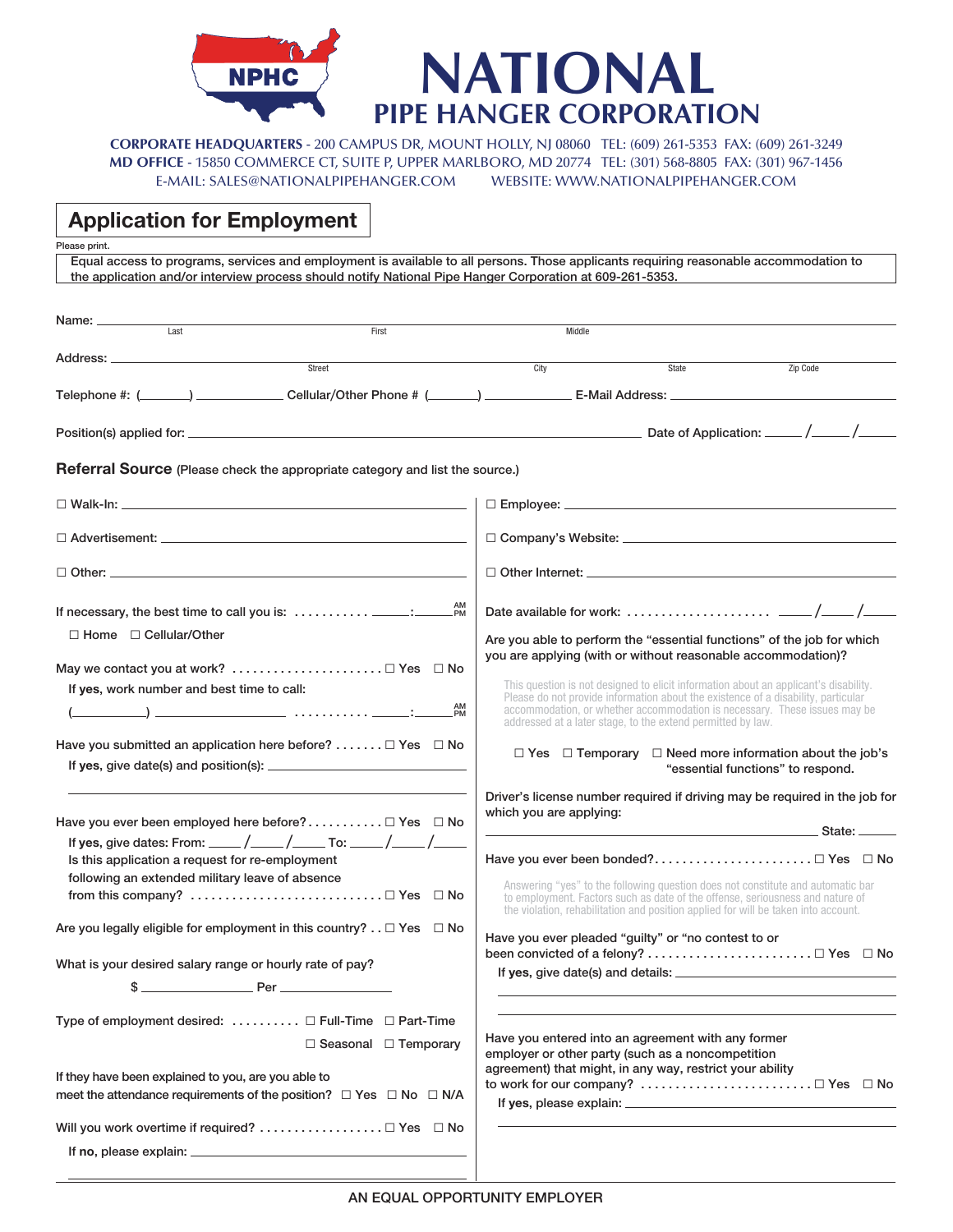# **Employment History**

**Starting with your most recent employer, provide the following information.**

| Employer                                                       | Telephone # |                                   |                                            | Month         | Year                        |                                      | Month        |     | Year |
|----------------------------------------------------------------|-------------|-----------------------------------|--------------------------------------------|---------------|-----------------------------|--------------------------------------|--------------|-----|------|
|                                                                |             |                                   |                                            |               |                             |                                      |              |     |      |
|                                                                |             |                                   | Dates employed:                            |               |                             | to                                   |              |     |      |
| <b>Street Address</b>                                          | City        | State                             |                                            |               |                             | <b>Compensation (Starting)</b>       |              |     |      |
|                                                                |             |                                   | $\Box$ Hourly                              | $\Box$ Salary | \$                          |                                      |              | per |      |
| Starting job title / final job title                           |             |                                   |                                            |               |                             |                                      |              |     |      |
|                                                                |             |                                   | Commission / Bonus / Other Compensation \$ |               |                             |                                      |              |     |      |
| Immediate supervisor and title (for most recent position held) |             |                                   |                                            |               | <b>Compensation (Final)</b> |                                      |              |     |      |
|                                                                |             | May we contact for reference?     |                                            |               |                             |                                      |              |     |      |
|                                                                |             | $\Box$ Yes $\Box$ No $\Box$ Later | $\Box$ Hourly                              | $\Box$ Salary | \$                          |                                      |              | per |      |
| Why did you leave?                                             |             |                                   |                                            |               |                             |                                      |              |     |      |
|                                                                |             | E-mail:                           | Commission / Bonus / Other Compensation    |               |                             | - \$                                 |              |     |      |
| Summarize the type of work performed and job responsibilities. |             |                                   |                                            |               |                             |                                      |              |     |      |
|                                                                |             |                                   |                                            |               |                             |                                      |              |     |      |
| What did you like most about your position?                    |             |                                   |                                            |               |                             |                                      |              |     |      |
|                                                                |             |                                   |                                            |               |                             |                                      |              |     |      |
|                                                                |             |                                   |                                            |               |                             |                                      |              |     |      |
| What were the things you liked the least about your position?  |             |                                   |                                            |               |                             |                                      |              |     |      |
|                                                                |             |                                   |                                            |               |                             |                                      |              |     |      |
| <b>Employer</b>                                                | Telephone # |                                   |                                            | Month         | Year                        |                                      | <b>Month</b> |     | Year |
|                                                                |             |                                   |                                            |               |                             |                                      |              |     |      |
| <b>Street Address</b>                                          | City        | <b>State</b>                      | Dates employed:                            |               |                             | to<br><b>Compensation (Starting)</b> |              |     |      |
|                                                                |             |                                   |                                            |               |                             |                                      |              |     |      |
|                                                                |             |                                   | $\Box$ Hourly                              | $\Box$ Salary | \$                          |                                      |              | per |      |
| Starting job title / final job title                           |             |                                   |                                            |               |                             |                                      |              |     |      |
|                                                                |             |                                   | Commission / Bonus / Other Compensation \$ |               |                             |                                      |              |     |      |
| Immediate supervisor and title (for most recent position held) |             |                                   |                                            |               | <b>Compensation (Final)</b> |                                      |              |     |      |
|                                                                |             | May we contact for reference?     |                                            |               |                             |                                      |              |     |      |
|                                                                |             | $\Box$ Yes $\Box$ No $\Box$ Later | $\Box$ Hourly                              | $\Box$ Salary | \$                          |                                      |              | per |      |
| Why did you leave?                                             |             |                                   |                                            |               |                             |                                      |              |     |      |
|                                                                |             | E-mail:                           | Commission / Bonus / Other Compensation \$ |               |                             |                                      |              |     |      |
| Summarize the type of work performed and job responsibilities. |             |                                   |                                            |               |                             |                                      |              |     |      |
|                                                                |             |                                   |                                            |               |                             |                                      |              |     |      |
| What did you like most about your position?                    |             |                                   |                                            |               |                             |                                      |              |     |      |
|                                                                |             |                                   |                                            |               |                             |                                      |              |     |      |
|                                                                |             |                                   |                                            |               |                             |                                      |              |     |      |
| What were the things you liked the least about your position?  |             |                                   |                                            |               |                             |                                      |              |     |      |
|                                                                |             |                                   |                                            |               |                             |                                      |              |     |      |
|                                                                |             |                                   |                                            |               |                             |                                      |              |     |      |
| Employer                                                       | Telephone # |                                   |                                            | Month         | Year                        |                                      | Month        |     | Year |
|                                                                |             |                                   |                                            |               |                             |                                      |              |     |      |
|                                                                |             |                                   | Dates employed:                            |               |                             | to                                   |              |     |      |
| <b>Street Address</b>                                          | City        | <b>State</b>                      |                                            |               |                             | <b>Compensation (Starting)</b>       |              |     |      |
|                                                                |             |                                   | $\Box$ Hourly                              | $\Box$ Salary | \$                          |                                      |              | per |      |
| Starting job title / final job title                           |             |                                   |                                            |               |                             |                                      |              |     |      |
|                                                                |             |                                   |                                            |               |                             |                                      |              |     |      |
| Immediate supervisor and title (for most recent position held) |             |                                   | Commission / Bonus / Other Compensation \$ |               |                             |                                      |              |     |      |
|                                                                |             | May we contact for reference?     |                                            |               | <b>Compensation (Final)</b> |                                      |              |     |      |
|                                                                |             | $\Box$ Yes $\Box$ No $\Box$ Later | $\Box$ Hourly $\Box$ Salary                |               |                             |                                      |              | per |      |
| Why did you leave?                                             |             |                                   |                                            |               |                             | \$                                   |              |     |      |
|                                                                |             | E-mail:                           | Commission / Bonus / Other Compensation \$ |               |                             |                                      |              |     |      |
| Summarize the type of work performed and job responsibilities. |             |                                   |                                            |               |                             |                                      |              |     |      |
|                                                                |             |                                   |                                            |               |                             |                                      |              |     |      |
|                                                                |             |                                   |                                            |               |                             |                                      |              |     |      |
| What did you like most about your position?                    |             |                                   |                                            |               |                             |                                      |              |     |      |
|                                                                |             |                                   |                                            |               |                             |                                      |              |     |      |
| What were the things you liked the least about your position?  |             |                                   |                                            |               |                             |                                      |              |     |      |
|                                                                |             |                                   |                                            |               |                             |                                      |              |     |      |
| Employer                                                       | Telephone # |                                   |                                            | <b>Month</b>  | Year                        |                                      | <b>Month</b> |     | Year |
|                                                                |             |                                   |                                            |               |                             |                                      |              |     |      |
|                                                                |             |                                   | Dates employed:                            |               |                             | to                                   |              |     |      |
| <b>Street Address</b>                                          | City        | <b>State</b>                      |                                            |               |                             | <b>Compensation (Starting)</b>       |              |     |      |
|                                                                |             |                                   | $\Box$ Hourly                              | $\Box$ Salary | \$                          |                                      |              | per |      |
| Starting job title / final job title                           |             |                                   |                                            |               |                             |                                      |              |     |      |
|                                                                |             |                                   |                                            |               |                             |                                      |              |     |      |
| Immediate supervisor and title (for most recent position held) |             |                                   | Commission / Bonus / Other Compensation \$ |               | Compensation (Final)        |                                      |              |     |      |
|                                                                |             | May we contact for reference?     |                                            |               |                             |                                      |              |     |      |
|                                                                |             | $\Box$ Yes $\Box$ No $\Box$ Later | $\Box$ Hourly $\Box$ Salary                |               | \$                          |                                      |              | per |      |
| Why did you leave?                                             |             |                                   |                                            |               |                             |                                      |              |     |      |
|                                                                |             | E-mail:                           | Commission / Bonus / Other Compensation \$ |               |                             |                                      |              |     |      |
| Summarize the type of work performed and job responsibilities. |             |                                   |                                            |               |                             |                                      |              |     |      |
|                                                                |             |                                   |                                            |               |                             |                                      |              |     |      |
| What did you like most about your position?                    |             |                                   |                                            |               |                             |                                      |              |     |      |
|                                                                |             |                                   |                                            |               |                             |                                      |              |     |      |
|                                                                |             |                                   |                                            |               |                             |                                      |              |     |      |
| What were the things you liked the least about your position?  |             |                                   |                                            |               |                             |                                      |              |     |      |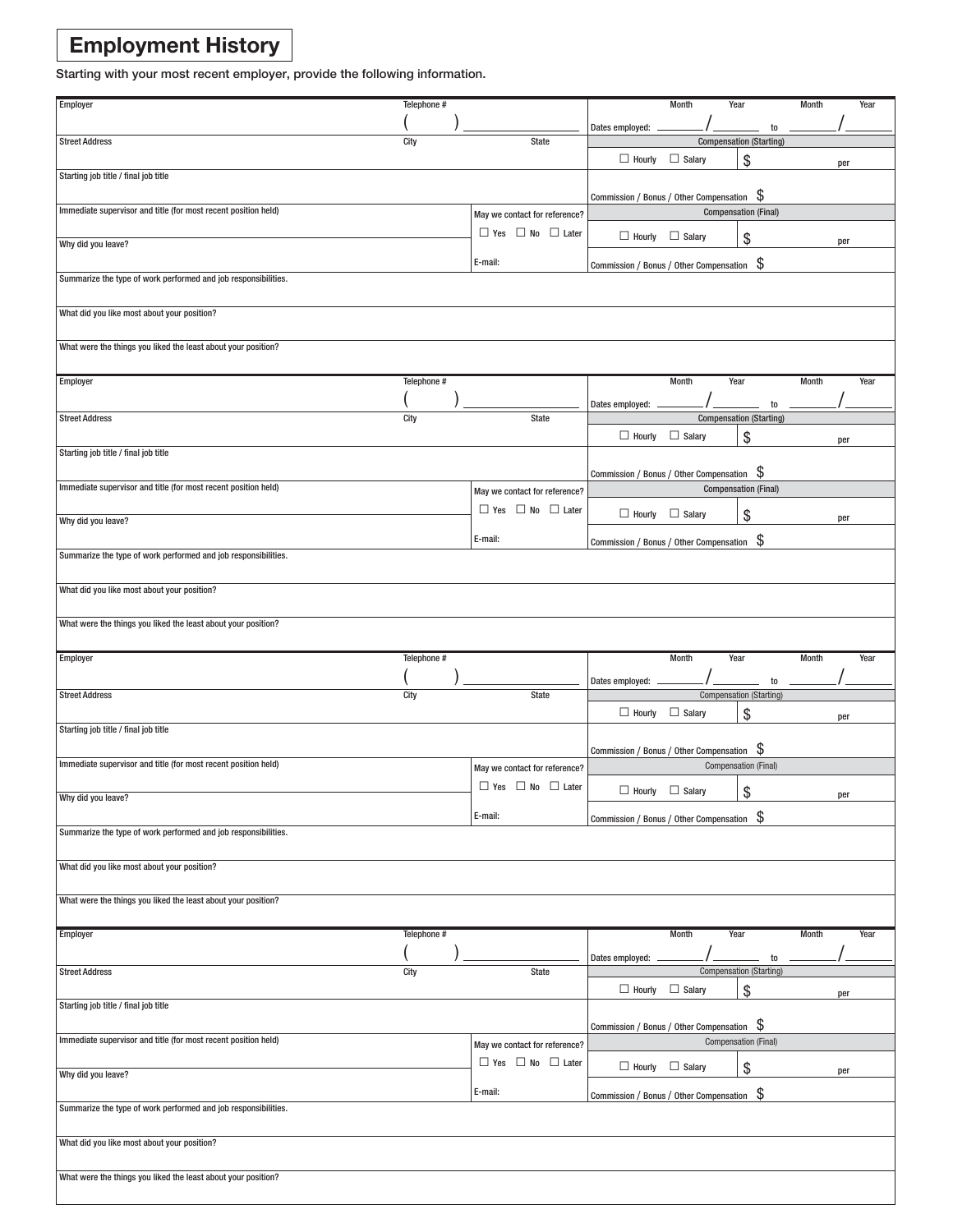### **Employment History (continued)**

**Explain any gaps in your employment, other than those due to personal illness, injury or disability.**

**If not addressed on previous page, have you ever been fired or asked to resign from a job?**

□ **Yes** □ **No If yes, please explain:** 

### **Skills and Qualifications**

**Please check any of the following skills you possess and equipment you are qualified to operate:**

#### **Manufacturing Skills**

□ **Assembly Line** □ **Welding** □ **Blueprint / Drawing Reading** □ **Computer Proficiency**

□ **Construction** □ **Electronic** □ **Other:** 

#### **Heavy Equipment**

 **List:** 

#### **Light Equipment**

 **List:** 

### **Educational Background**

**Start with your most recent school attended and provide the following information:**

| School (Include City and State) | Years<br>Completed | Completed                                                                                                                                 | <b>GPA</b><br><b>Class Rank</b> | Major/Minor |
|---------------------------------|--------------------|-------------------------------------------------------------------------------------------------------------------------------------------|---------------------------------|-------------|
|                                 |                    | $\Box$ Diploma $\Box$ GED<br>$\Box$ Degree: $\_\_\_\_\_\_\_\_\_\_\_$<br>□ Certification: <u>■ ■ Certification</u><br>$\Box$ Other: $\_\_$ |                                 |             |
|                                 |                    | $\Box$ Diploma $\Box$ GED<br>D Certification: ____________<br>$\Box$ Other: $\_\_$                                                        |                                 |             |
|                                 |                    | $\Box$ Diploma $\Box$ GED<br>$\Box$ Other: $\_\_$                                                                                         |                                 |             |
|                                 |                    | $\Box$ Diploma $\Box$ GED<br>□ Certification: <u>■ ■ Certification</u><br>$\Box$ Other: $\Box$                                            |                                 |             |

### **References**

**List names and telephone numbers of three business/work references who are** *not* **related to you and are** *not* **previous supervisors. If not applicable, list three school or personal references who are** *not* **related to you.** 

| Name | <b>Title</b> | Relationship<br>to You | Telephone | E-mail | # of Years |
|------|--------------|------------------------|-----------|--------|------------|
|      |              |                        |           |        |            |
|      |              |                        |           |        |            |
|      |              |                        |           |        |            |

## **Social Security Number**

**SS#: - -** 

**We will use this information only for employment purposes and make reasonable efforts to safeguard your privacy.**